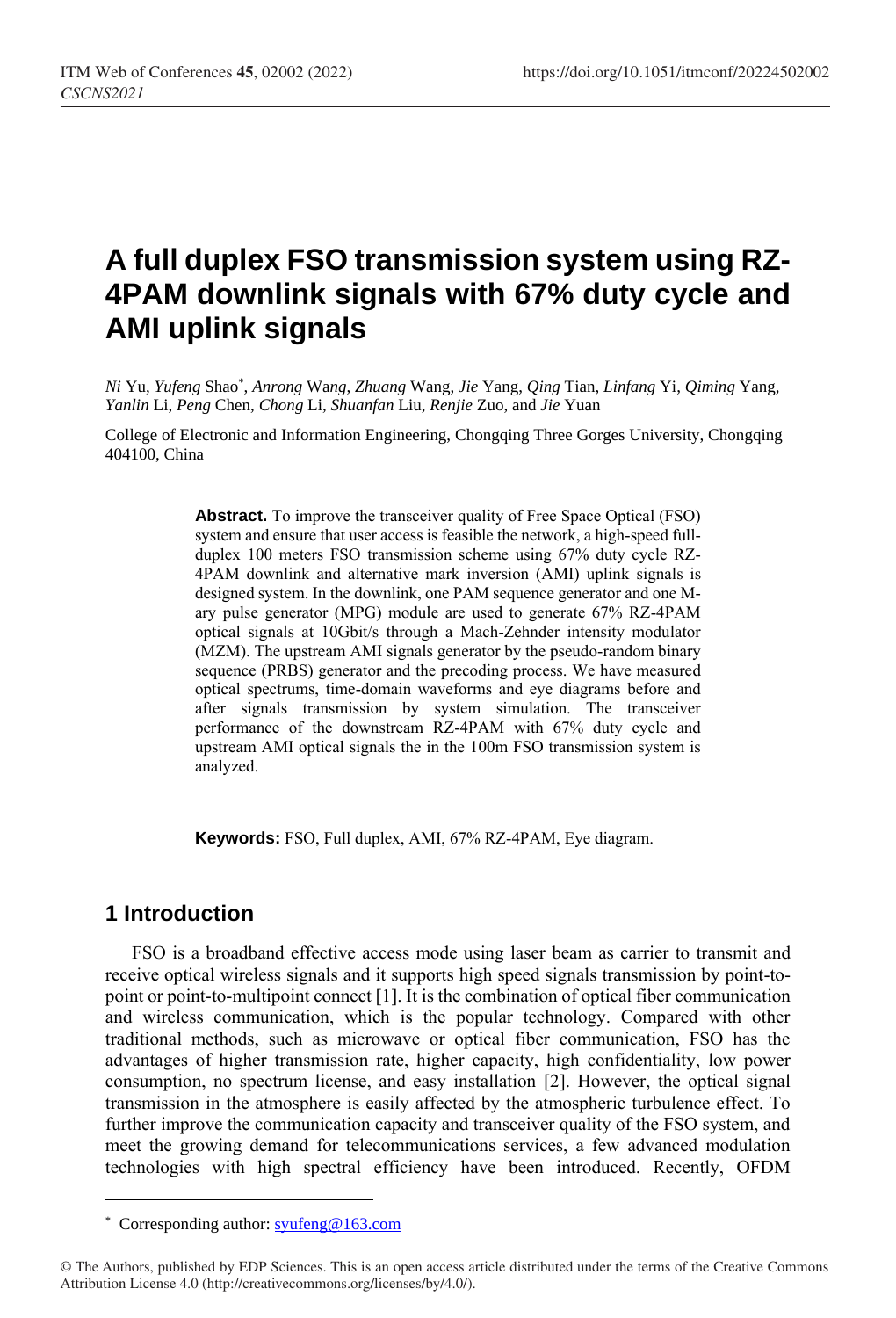(Orthogonal Frequency Division Multiplexing)[\[3\]](#page-4-0), PAM (Pulse Amplitude Modulation)[\[4\]](#page-4-1), AMI (Alternate Mark Inversion)[\[5\]](#page-4-2), LDPC (Low-Density Parity-Check)[\[6\]](#page-4-3) are main modulation formats in the application of broadband communication. PAM is a high-order modulation method, that can effectively improve the transmission rate. It can also be used in simple and low-cost Intensity Modulation Direct Detection (IM/DD) systems. Compared with binary formats such as Non-return to Zero (NRZ), PAM4 signals have higher spectrum efficiency and larger dispersion tolerance, and can achieve high data rate transmission in limited bandwidth[\[7\]](#page-4-4). Compared with 33% and 50% RZ-4PAM signals, the spectrum utilization of 67% RZ-4PAM signal is significantly improved[\[8\]](#page-4-5). AMI signals have the characteristics of no DC component and small low-frequency component, which is not easy to cause signal distortion in channel transmission[\[9\]](#page-4-6). The introduction of AMI and 67% RZ-4PAM signals in full duplex FSO system can improve the frequency band and transmission efficiency, so the communication bandwidth can be enlarged and the system has good transceiver and transmission performance.

We design a 10Gbit/s full-duplex FSO transmission system with downlink 67% duty cycle RZ-4PAM and uplink AMI modulation signals, and the bidirectional transmission distance is 100m. We have measured optical spectrums, time-domain waveforms and eye diagrams before and after signals transmission in the downlink and uplink of the system simulation. The receiver sensitivity before and after 10Gbit/s downlink and uplink using 67% duty cycle RZ-4PAM and AMI signals transmission is simulated and analyzed.



## **2 Full-duplex FSO system**

**Fig. 1.** High speed full duplex FSO transmission system using the downlink 67% duty cycle RZ-4PAM and AMI uplink signals.

A high-speed full-duplex FSO transmission system using the downlink 67% duty cycle RZ-4PAM and AMI uplink signals is shown in Figure 1. At the optical line terminal (OLT), One continuous wave<sub>1</sub> (CW<sub>1</sub>) laser sends a continuous wave signal to the MZM at a frequency of 193.1 THz, and the signal generated by the sine wave is sent to the MZM to generate optical signals with 67% duty cycle. A PBRS produces a random binary sequence, which is transfer to the 10Gbit/s 4PAM electrical signal by a PAM generator and an MPG module. The 4PAM electrical signal is input into another MZM to generate the RZ-4PAM optical signal with 67% duty cycle. Then the modulated optical signal and another optical carrier signal from CW<sub>2</sub> laser at 193.16THz passes through 100m long free space channel. The RZ-4PAM optical signal is amplified through an erbium-doped fiber amplifier (EDFA) to achieve out of band noise filtering and attenuation per-compensation for 100m free space channel transmission. The received optical signal is divided into two parts. One optical signal is first launched into a third-order Bessel filter<sub>1</sub> (BOF<sub>1</sub>) with center frequency 193.1THz, 3dB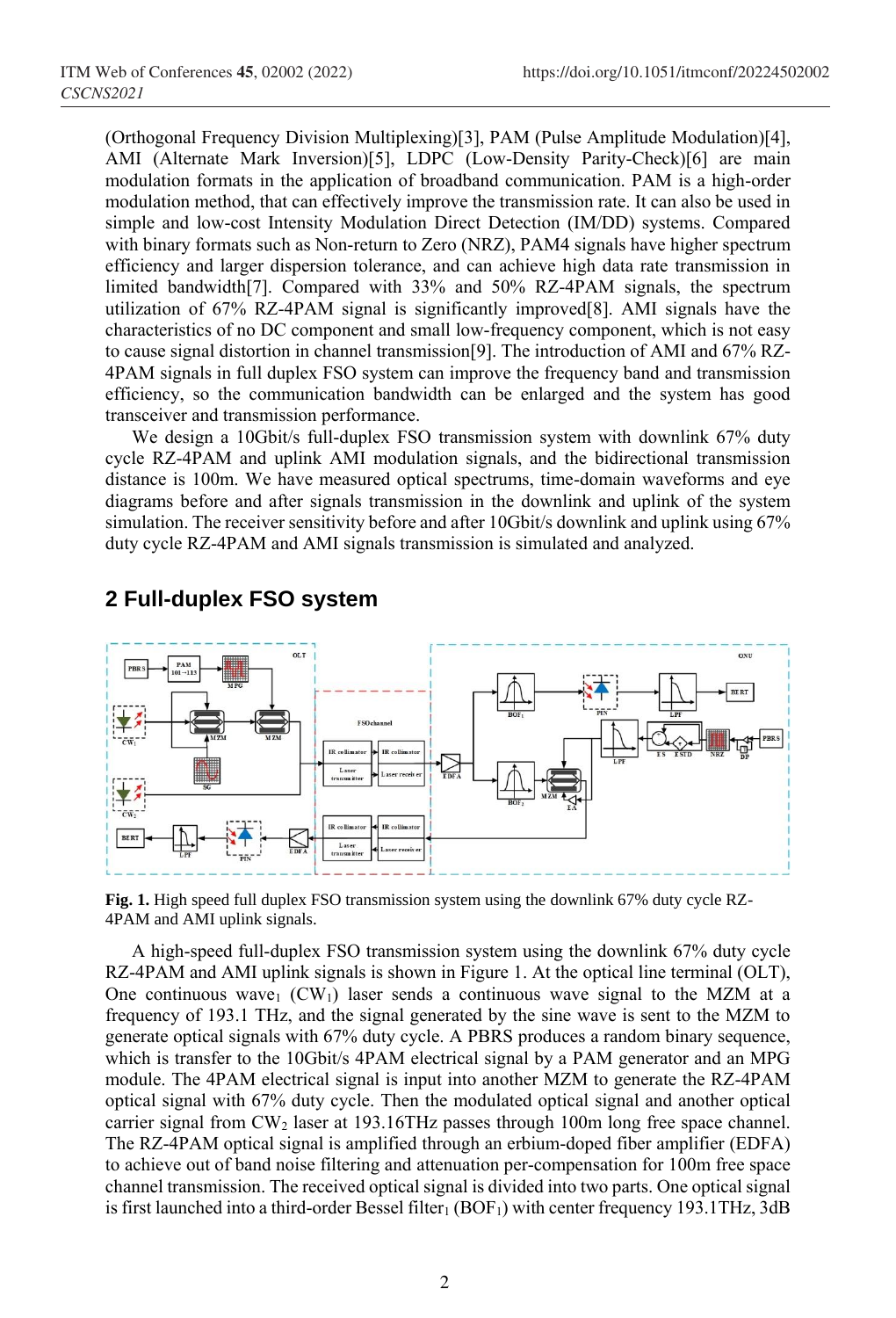bandwidth of 10GHz and modulation order of 4 level, and then the output optical signal is directly detected by one photoelectric detector (PIN) to achieve photoelectric conversion. One low-pass filter (LPF) with 7.5GHz bandwidth is used for achieving electrical noise filtering. The other optical signal passes through BOF<sup>2</sup> with center frequency 193.16THz for generating the uplink carrier. At the ONU, one PBRS generates a random binary sequence, and the double binary precoder is used for pre-coding, which is then transfer to the 10Gbit/s AMI electrical signal by an NRZ pulse generator module. The AMI electrical signal is processed by an electronic subtractor and an electrical signal time delayer to generate the AMI optical signal. The optical AMI signal is generated by one MZM cascaded the electrical low-pass filter. The generated AMI optical signal is transmitted in 100m free space channel, and then is directly detected by one PIN at the OLT receiver.

#### **3 Results**

Figure 2 shows that the optical spectrum diagrams before and after 100m free space transmission using the downlink 67% duty cycle RZ-4PAM and AMI uplink signals. Figure 2(a) describes the optical spectrum before the downlink transmission of 67% duty cycle RZ-4PAM signal. The optical spectrum diagram of the downlink receiver is given in Figure 2(b), including one modulated carrier and one unmodulated carrier. The frequency of the unmodulated carrier is 193.16THz, while is used as the uplink carrier remodulation. Figure 2(c) illustrates the optical spectrum diagram before the uplink transmission of AMI signal combines two optical carriers. The downlink carrier is suppressed obviously and the uplink carrier is modulated. The optical spectrum after uplink transmission is presented in Figure 2(d). The peak of spectrums before and after AMI signal transmission are suppressed, which can improve the spectrum efficiency. Since the EDFA is used to compensate for the transmission attenuation caused by miscellaneous molecules and microparticles in the atmosphere. The peak power of the optical power of this transmission system keeps constant before and after transmission.



**Fig. 2.** Optical spectrums of the downlink 67% duty cycle RZ-4PAM and AMI uplink signals before and after transmission.

The time-domain sequential waveform diagrams and the eye diagrams of the downlink 67% duty cycle RZ-4PAM and AMI uplink signals before and after transmission over 100m free space link are extracted to evaluate the system performance, as show in Figure 3 and Figure 4. The downlink 67% duty cycle RZ-4PAM and AMI uplink signals time-domain waveforms of the transmission and received can be seen clearly that has the same change curves, but simply part of the waveform has a slight change are illustrated in Figure 3. The eyes opening is obvious are show in Figure 4, and it is found that the downlink 67% duty cycle RZ-4PAM and AMI uplink signals respectively passes through 100m free space transmission, while slight transmission impairments are introduced to make the eyelids become thickened slightly.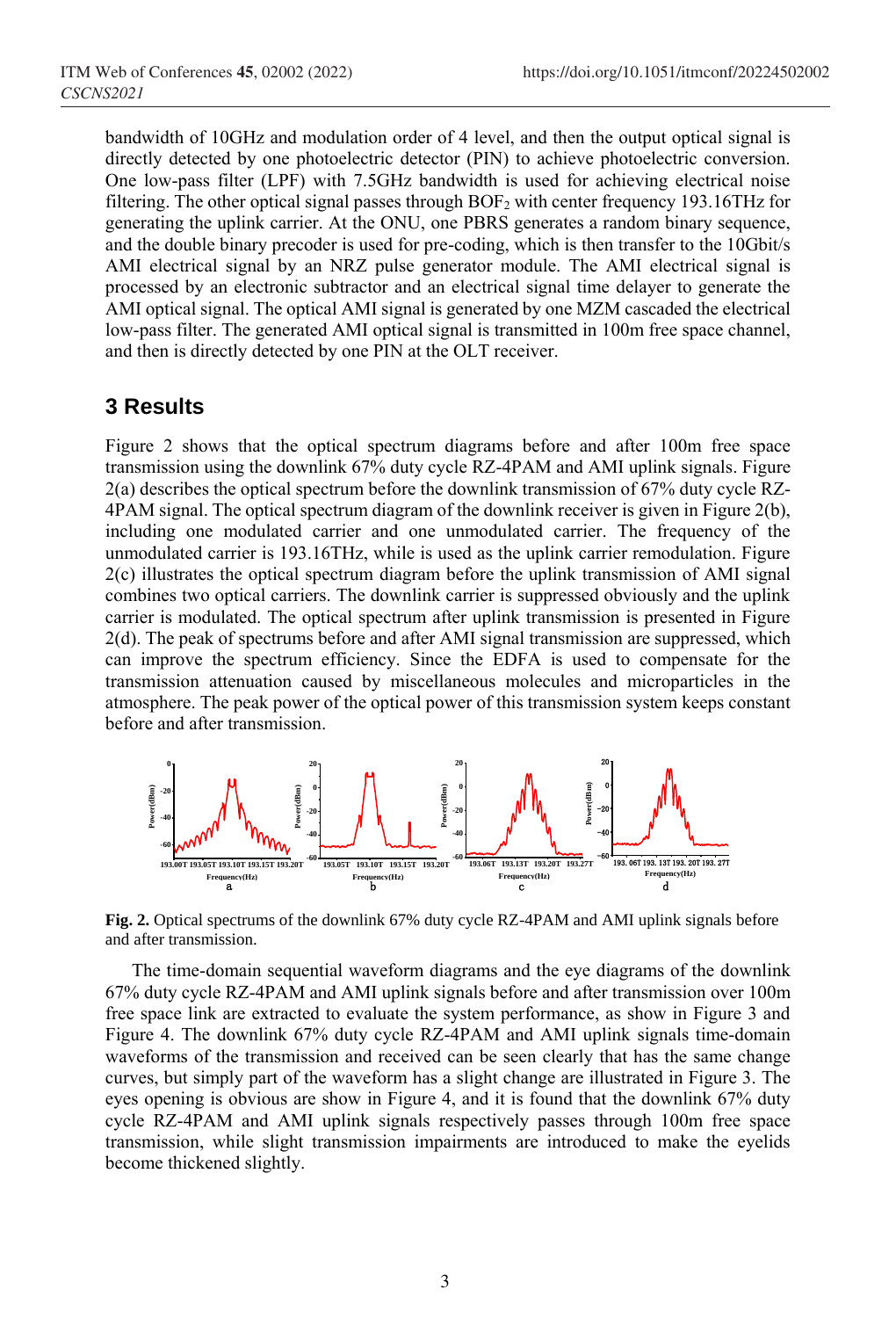

**Fig. 3.** Time-domain waveforms of the downlink 67% duty cycle RZ-4PAM and AMI uplink signals before and after transmission.



**Fig. 4.** Eye diagrams of the downlink 67% duty cycle RZ-4PAM and AMI uplink signals before and after transmission.

# **4 Conclusions**

We have demonstrated a novel full-duplex 10Gbit/s FSO transmission system scheme by simulation, which can realize high-speed optical signals transmission, using RZ-4PAM downlink signals with 67% duty cycle and AMI uplink signals. We have measured optical spectrums, time-domain waveforms and eye diagrams, and analyzed the transceiver and transmission performance. The results show that, this scheme can improve the spectral efficiency of signal in the limited bandwidth resource, and complex DSP process has not been adopted. It is a potential application scheme in future FSO transmission systems for realizing high speed, large bandwidth information access.

This work is partially supported by the National Natural Science Foundation of China (61107064); Science and Technology Research Program of Chongqing Municipal Education Commission (KJZD-M201901201); Chongqing University Innovation Team Founding (KJTD201320); Chongqing Science and Technology Commission Foundation (cstc2018jcyjAX0038, cstc2016jcyjA0246); Chongqing Key Laboratory of Geological Environment Monitoring and Disaster Early-warning in Three Gorges Reservoir Area; Youth Project of Science and Technology Research Program of Chongqing Education Commission of China (KJQN201801227); Chongqing Three Gorges Reservoir Area Geological Environment Monitoring and Disaster Warning Key Laboratory Open Fund Major Project (ZD2020A0104); Science and Technology Research Program of Chongqing Education Commission of China (KJ1401005); Chongqing Three Gorges College Excellent Achievement Transformation Project (18CGZH03).

## **References**

- <span id="page-3-0"></span>1. Shao Y, Zhao Y, Wang A, et al. Design and Analysis of a Novel FSO Transmission Scheme Using Pulse Amplitude Modulation [J]. (2017).
- <span id="page-3-1"></span>2. Long Ying, Shao Yufeng, Wang Anrong, Hu Qinzheng, Lei Guoping, Liu Yu, Hu regime, Wang Zhuang, Yang Jie. Research on DP-DB FSO Access System for Special Terrain in Three Gorges Reservoir Area [J]. Photoelectron Laser, **31** (07 ) : 773-778(2020).